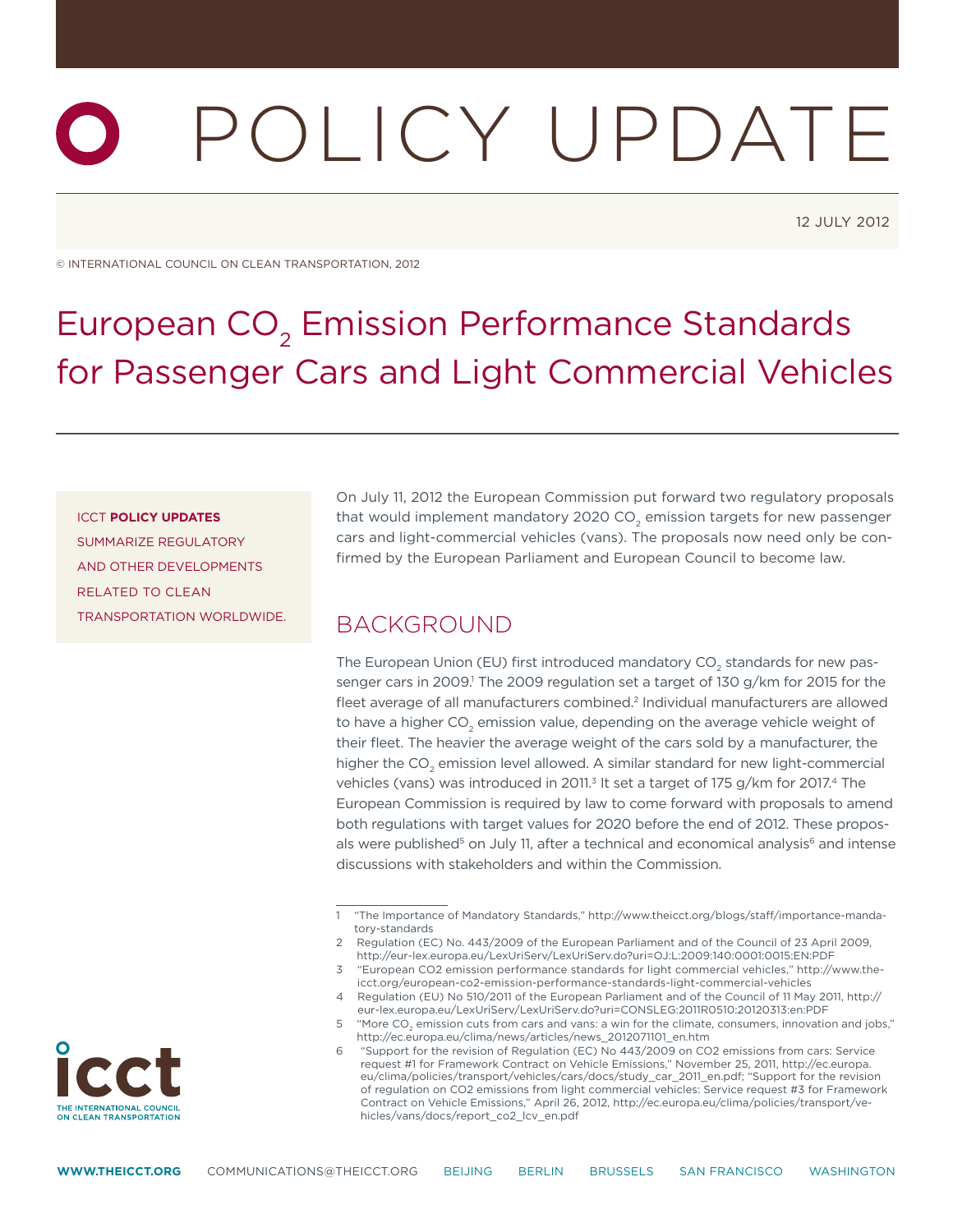#### THE SITUATION TODAY

The existing CO<sub>2</sub> regulation for passenger cars has already led to impressive results: the average CO<sub>2</sub> emission level of new cars dropped from about 160 g/ km in 2006 to 136 g/km<sup>7</sup> in 2011 as measured on the European driving cycle, $8$  a 15% reduction. The annual reduction rate is about twice as much as it was before introduction of mandatory emission targets.<sup>9</sup> Hence, the 2015 target is close to being reached in 2012.

Some companies (PSA, Toyota, Fiat) have already met their 2015 reduction targets (Figure 1 and Table 1). Others are further away from their individual target values. Yet, some of those manufacturers have publicly announced that they will meet or exceed their 2015 targets ahead of time.10

For vans the latest available data suggests that the CO<sub>2</sub> level in 2010 was 180 g/km." That is, the 2017 target of 175 g/km for vans is also close to being reached in 2012.



Reduction already achieved between 2006-2011 Reduction remaining to meet 2015 target



2006, for selected manufacturers in Europe (passenger cars only).

<sup>7 &</sup>quot;Climate change: CO2 emissions from new cars dropped by 3% in 2011," 20/06/2012, [http://europa.](http://europa.eu/rapid/pressReleasesAction.do?reference=MEMO/12/458&format=HTML&aged=0&language=EN&guiLanguage=en) [eu/rapid/pressReleasesAction.do?reference=MEMO/12/458&format=HTML&aged=0&language=EN](http://europa.eu/rapid/pressReleasesAction.do?reference=MEMO/12/458&format=HTML&aged=0&language=EN&guiLanguage=en) [&guiLanguage=en](http://europa.eu/rapid/pressReleasesAction.do?reference=MEMO/12/458&format=HTML&aged=0&language=EN&guiLanguage=en)

<sup>8 &</sup>quot;Discrepancies between type-approval and real-world fuel consumption and CO2 values in 2001- 2011 European passenger cars," <http://www.theicct.org/fuel-consumption-discrepancie>s

<sup>9 &</sup>quot;EU car manufacturers likely to meet 2015 CO2 target early ," [http://www.theicct.org/blogs/staff/](http://www.theicct.org/blogs/staff/eu-car-manufacturers-likely-meet-2015-co2-target-early) [eu-car-manufacturers-likely-meet-2015-co2-target-early](http://www.theicct.org/blogs/staff/eu-car-manufacturers-likely-meet-2015-co2-target-early)

<sup>10 &</sup>quot;Go-ahead for fundamental ecological restructuring - Volkswagen Group commits to 120g CO2 target," 6 March 2012, [https://www.volkswagen-media-services.com/medias\\_publish/ms/content/](https://www.volkswagen-media-services.com/medias_publish/ms/content/en/pressemitteilungen/2012/03/06/go-ahead_for_fundamental.standard.gid-oeffentlichkeit.html) [en/pressemitteilungen/2012/03/06/go-ahead\\_for\\_fundamental.standard.gid-oeffentlichkeit.html](https://www.volkswagen-media-services.com/medias_publish/ms/content/en/pressemitteilungen/2012/03/06/go-ahead_for_fundamental.standard.gid-oeffentlichkeit.html). "Daimler presents new Sustainability Program 2010-2020," April 13, 2011, [http://www.daimler.com/](http://www.daimler.com/dccom/0-5-876574-1-1383216-1-0-0-0-0-0-16696-0-0-0-0-0-0-0-0.html) [dccom/0-5-876574-1-1383216-1-0-0-0-0-0-16696-0-0-0-0-0-0-0-0.html](http://www.daimler.com/dccom/0-5-876574-1-1383216-1-0-0-0-0-0-16696-0-0-0-0-0-0-0-0.html). Renault Atlas, March 2011, [http://www.renault.ua/upload/file/Company/atlas.pdf.](http://www.renault.ua/upload/file/Company/atlas.pdf)

<sup>11</sup> European Vehicle Market Statistics, December 2011, [http://www.theicct.org/european-vehicle](http://www.theicct.org/european-vehicle-market-statistics)[market-statistics](http://www.theicct.org/european-vehicle-market-statistics)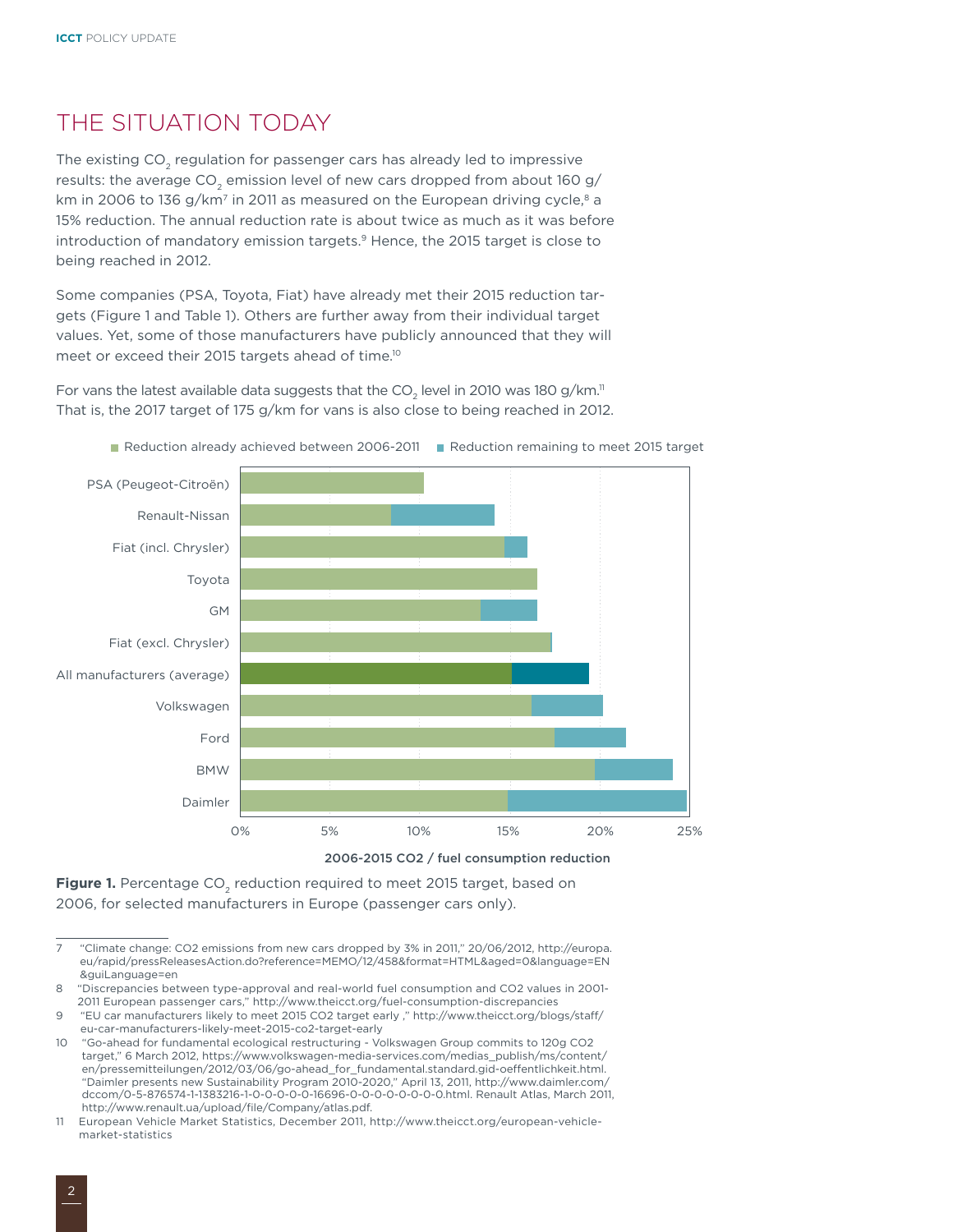**Table 1.** CO<sub>2</sub> emission and weight in 2011 by manufacturer and corresponding 2015 and 2020 targets (passenger vehicles only).

|                             | 2011     |         | 2015     | 2020     |
|-----------------------------|----------|---------|----------|----------|
| Daimler                     | 154 g/km | 1571 kg | 138 g/km | 101 g/km |
| <b>BMW</b>                  | 145 g/km | 1572 kg | 138 g/km | 101 g/km |
| Ford                        | 132 g/km | 1323 kg | 127 g/km | 93 g/km  |
| Volkswagen                  | 137 g/km | 1427 kg | 132 g/km | 96 g/km  |
| All manufacturers (average) | 136 g/km | 1389 kg | 130 g/km | 95 g/km  |
| Fiat (excl. Chrysler)       | 119 g/km | 1148 kg | 119 g/km | 87 g/km  |
| <b>GM</b>                   | 135 g/km | 1411 kg | 131 g/km | 96 g/km  |
| Toyota                      | 127 g/km | 1327 kg | 127 g/km | 93 g/km  |
| Fiat (incl. Chrysler)       | 122 g/km | 1188 kg | 121 g/km | 88 g/km  |
| Renault-Nissan              | 134 g/km | 1315 kg | 127 g/km | 93 g/km  |
| PSA (Peugeot-Citroën)       | 127 g/km | 1341 kg | 128 g/km | 93 g/km  |

\* 2015 and 2020 targets calculated by ICCT assuming no future change to 2011 vehicle weight; data source for 2011: European Environmental Agency EEA; vehicle weight is 'mass in running order', i.e. weight of empty vehicle + 75 kg

#### KEY ELEMENTS OF THE PROPOSALS

For the cars regulation:<sup>12</sup>

- $\lambda$  A target value of 95 g/km of CO<sub>2</sub> for 2020 for the new car fleet.
- » Vehicle weight as underlying utility parameter, i.e., the heavier a manufacturer's car fleet, the higher the  $CO<sub>2</sub>$  emission value allowed by the regulation. The factor used is 0.0333, meaning that for every 100 kg additional vehicle weight, 3.33 g/km more of  $CO<sub>2</sub>$  is allowed.
- » Super-credits for low-emission vehicles. Between 2020 and 2023 every car with specific  $CO<sub>2</sub>$  emissions of less than 35 g/km will be counted as 1.3 cars. This is allowed for a maximum of 20,000 new registrations per manufacturer.
- » Eco-innovations: As for the 2015 regulation, manufacturers can apply for a maximum of 7 g/km of credits for the use of 'innovative technologies' which are not covered by the test cycle.

<sup>12 &</sup>quot;Proposal for a Regulation of the European Parliament and of the Council amending Regulation (EC) No 443/2009 to define the modalities for reaching the 2020 target to reduce CO2 emissions from new passenger cars," [http://ec.europa.eu/clima/policies/transport/vehicles/cars/docs/regula](http://ec.europa.eu/clima/policies/transport/vehicles/cars/docs/regulation_2012_393_en.pdf)[tion\\_2012\\_393\\_en.pdf](http://ec.europa.eu/clima/policies/transport/vehicles/cars/docs/regulation_2012_393_en.pdf)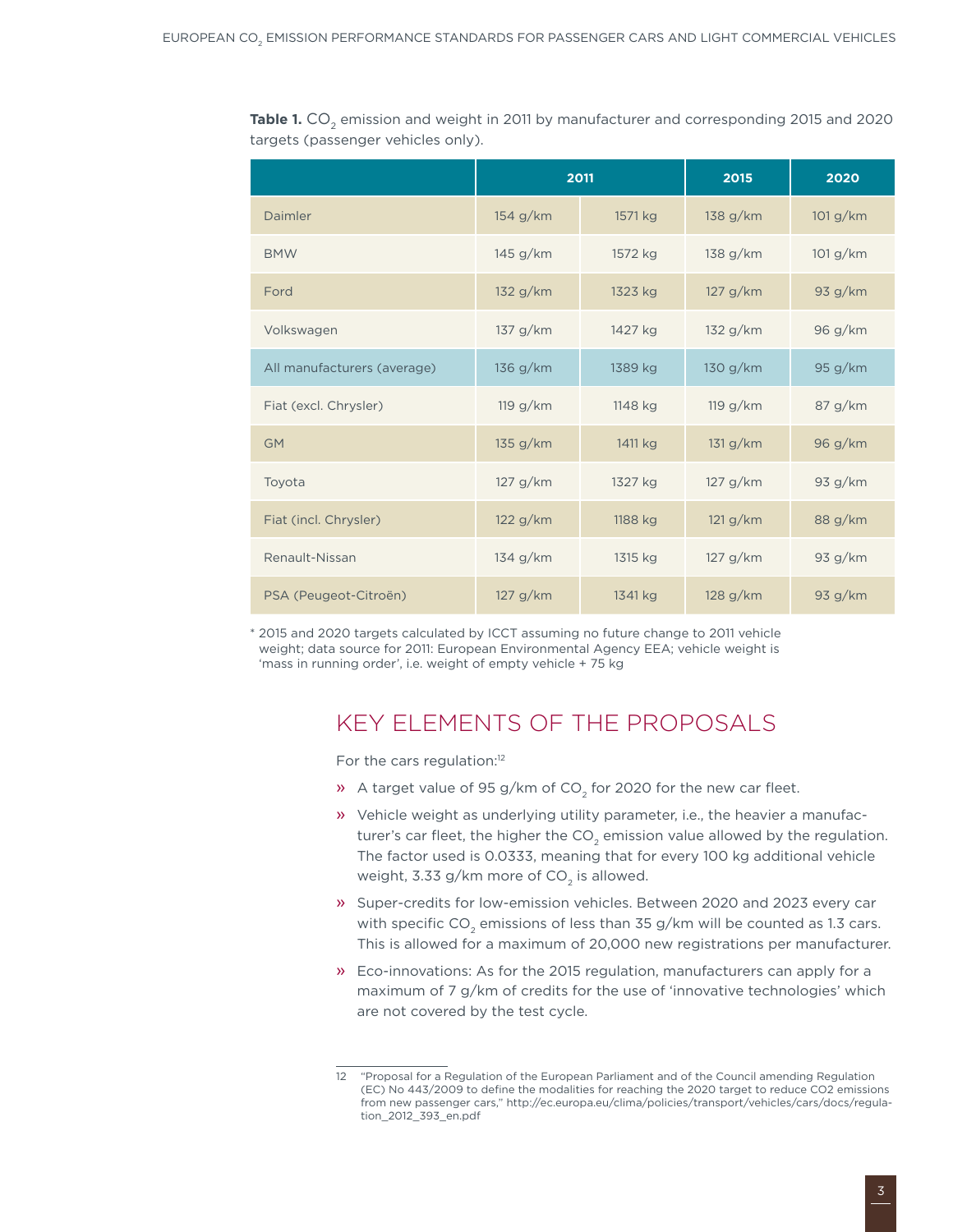- » Excess emission premium for manufacturers failing to meet their emissions target: €95 for any g/km of excess emissions.
- » A review clause that, by 31 December 2014, requires the European Commission to review the specific emission targets, modalities and other aspects of the regulation in order to establish the CO<sub>2</sub> emission targets for the period beyond 2020.

Table 1 shows the expected 2020 passenger vehicle  $CO<sub>2</sub>$  emission targets for selected manufacturers. Actual targets will depend on the average vehicle weight of a manufacturer's fleet in the future.

For the vans regulation:<sup>13</sup>

- » A target value of 147 g/km of  $CO<sub>2</sub>$  for 2020.
- » Vehicle weight as underlying parameter, with a slope factor of 0.0960, a much steeper slope than for passenger vehicles.
- » Same eco-innovations regulation as for passenger cars.
- » Same excess emission premiums as for passenger cars.
- » A review clause to set targets for the period beyond 2020 by end of 2014.

#### Expected effects of the regulations

In an underlying impact assessment,<sup>14</sup> the European Commission quantifies the expected effects of the proposed cars and vans regulations:

- » Fuel cost savings per car of around €340 in the first year, and an estimated total of €2,904–€3,836 over the car's lifetime, as compared with the 2015 target. For vans fuel cost savings are estimated to be around €400 in the first year and €3,363–€4,564 lifetime savings.
- » €30 billion per year in total fuel cost savings to consumers.
- » An increase in EU GDP by €12 billion annually and spending on employment by €9 billion per year.
- » A 25% reduction in fuel consumption, saving 160 million tons of oil between 2020 and 2030 at around €70 billion at today's prices.
- » Avoided CO<sub>2</sub> emissions of around 420 million tons in the period to 2030.
- » Negative abatement cost for  $CO<sub>2</sub>$  –that is, a net savings of between €80 and €295 per ton of CO<sub>2</sub> avoided.

<sup>13 &</sup>quot;Proposal for a Regulation of the European Parliament and of the Council amending Regulation (EU) No 510/2011 to define the modalities for reaching the 2020 target to reduce CO2 emissions from new light commercial vehicles," [http://ec.europa.eu/clima/policies/transport/vehicles/vans/](http://ec.europa.eu/clima/policies/transport/vehicles/vans/docs/regulation_2012_394_en.pdf) [docs/regulation\\_2012\\_394\\_en.pdf](http://ec.europa.eu/clima/policies/transport/vehicles/vans/docs/regulation_2012_394_en.pdf)

<sup>14</sup> Full document not published yet, for summary see [http://europa.eu/rapid/pressReleasesAction.do?re](http://europa.eu/rapid/pressReleasesAction.do?reference=IP/12/771&format=PDF&aged=0&language=EN&guiLanguage=en) [ference=IP/12/771&format=PDF&aged=0&language=EN&guiLanguage=en](http://europa.eu/rapid/pressReleasesAction.do?reference=IP/12/771&format=PDF&aged=0&language=EN&guiLanguage=en)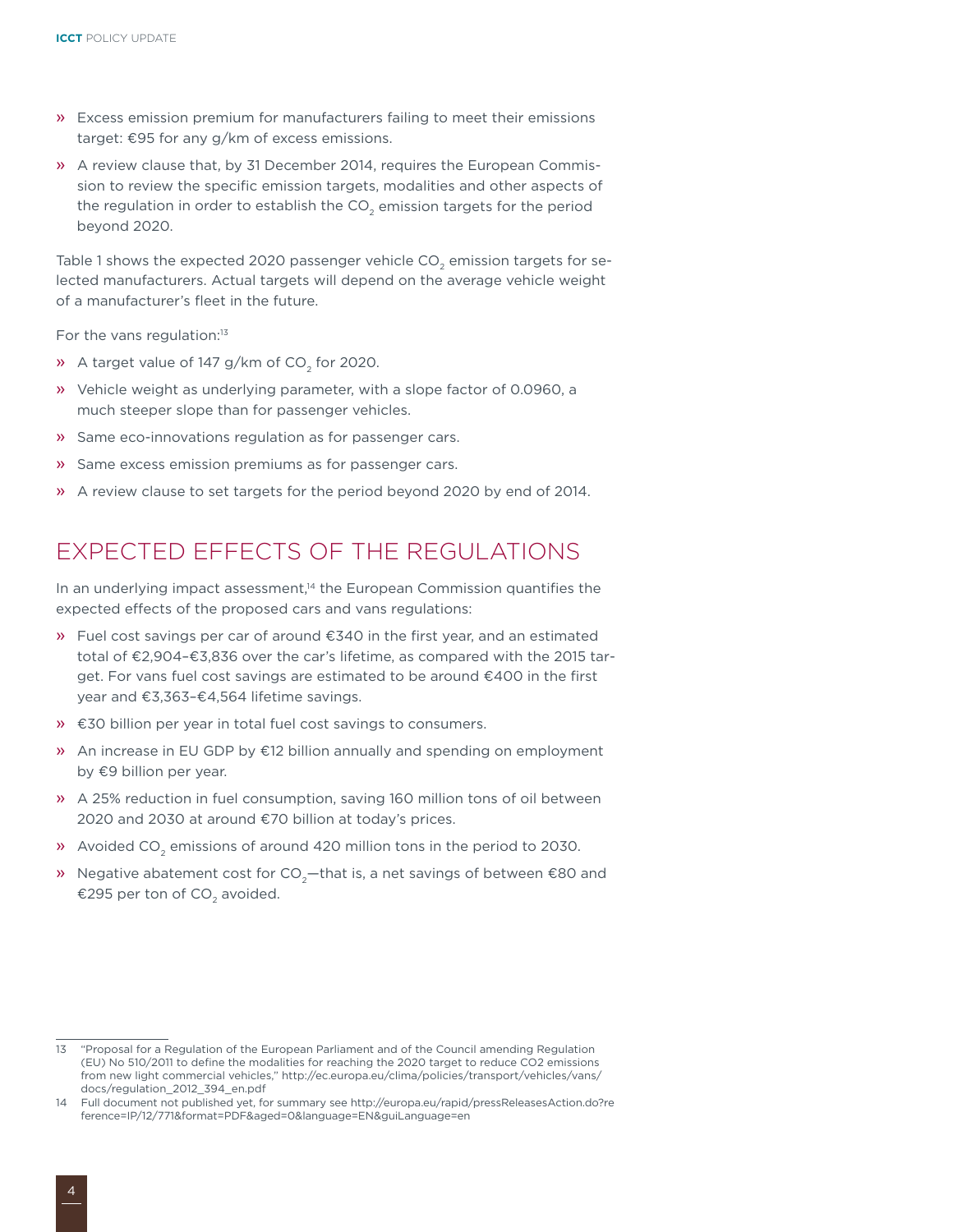#### International context

Figure 2 provides a comparison of the proposed EU CO<sub>2</sub> passenger vehicle standards with similar regulations around the world<sup>15</sup>. The chart converts all regulatory programs to the European test cycle to make them comparable. The EU passenger vehicle standard of 95 g/km for 2020 can be compared to similar targets for the US (93 g/km for 2025<sup>16</sup>), Japan (105 g/km by 2020), and China (117 g/km by 2020).

As vans make up about 10% of the light-duty vehicle market in Europe, the average CO<sub>2</sub> emission standard for the European light-duty vehicle fleet in total in 2020 is equivalent to about 100 g/km. When taking into account light trucks, the US standard is equivalent to 107 g/km when adjusted for European driving cycle.





**Figure 2.** Comparison of global CO<sub>2</sub> regulations for passenger vehicles, in terms of NEDC gCO<sub>2</sub>/km

<sup>15</sup> ICCT, "Global passenger vehicle standards update," [http://www.theicct.org/global-passenger-vehi](http://www.theicct.org/global-passenger-vehicle-standards-update)[cle-standards-update](http://www.theicct.org/global-passenger-vehicle-standards-update)

<sup>16</sup> Thought experiment: Applying the proposed U.S. 2025 PV standards to the EU fleet, [http://www.](http://www.theicct.org/blogs/staff/thought-experiment-applying-proposed-us-2025-pv-standards-eu-fleet) [theicct.org/blogs/staff/thought-experiment-applying-proposed-us-2025-pv-standards-eu-fleet](http://www.theicct.org/blogs/staff/thought-experiment-applying-proposed-us-2025-pv-standards-eu-fleet)